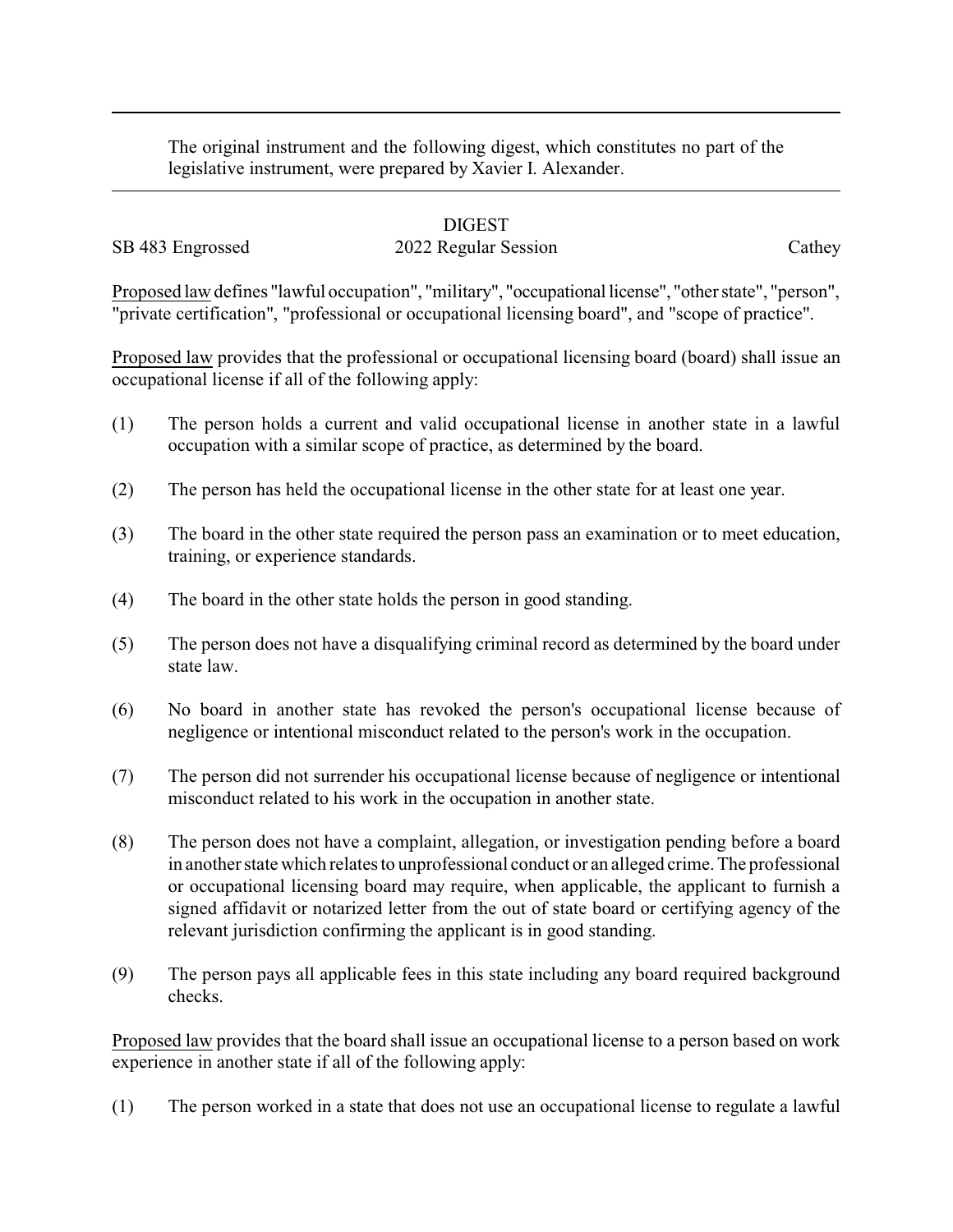occupation, but this state uses an occupational license to regulate a lawful occupation with a similar scope of practice, as determined by the board.

- (2) The person worked for at least three years in the lawful occupation.
- (3) The person satisfies all requirements under proposed law.

Proposed law provides that the board shall issue an occupational license to a person based on holding a private certification and work experience in another state if all of the following apply:

- (1) The person holds a private certification and worked in a state that does not use an occupational license to regulate a lawful occupation, but this state uses an occupational license to regulate a lawful occupation with a similar scope of practice, as determined by the board.
- (2) The person worked for at least two years in the lawful occupation.
- (3) The person holds a current and valid private certification in the lawful occupation.
- (4) The private certification organization holds the person in good standing.
- (5) The person satisfies all requirements under proposed law.

Proposed law provides that the board may require a person to pass an examination specific to the occupation if the license issued in this state requires an examination.

Proposed law provides that a person who obtains an occupational licence is subject to all laws regulating the occupation and jurisdiction of this state.

Proposed law provides for exceptions.

Proposed law provides for the following limitations:

- (1) Nothing in proposed law shall prohibit a person from applying for an occupational license under another statute or rule in state law.
- (2) An occupational license issued pursuant to proposed law is valid only in Louisiana. It does not make the person eligible to work in another state under an interstate compact or reciprocity agreement unless otherwise provided in law.
- (3) Nothing in proposed law shall prevent Louisiana from entering into a licensing compact or reciprocity agreement with another state, foreign province, foreign country, international organization, or other entity.
- (4) Nothing in proposed law shall prevent Louisiana from recognizing occupational credentials